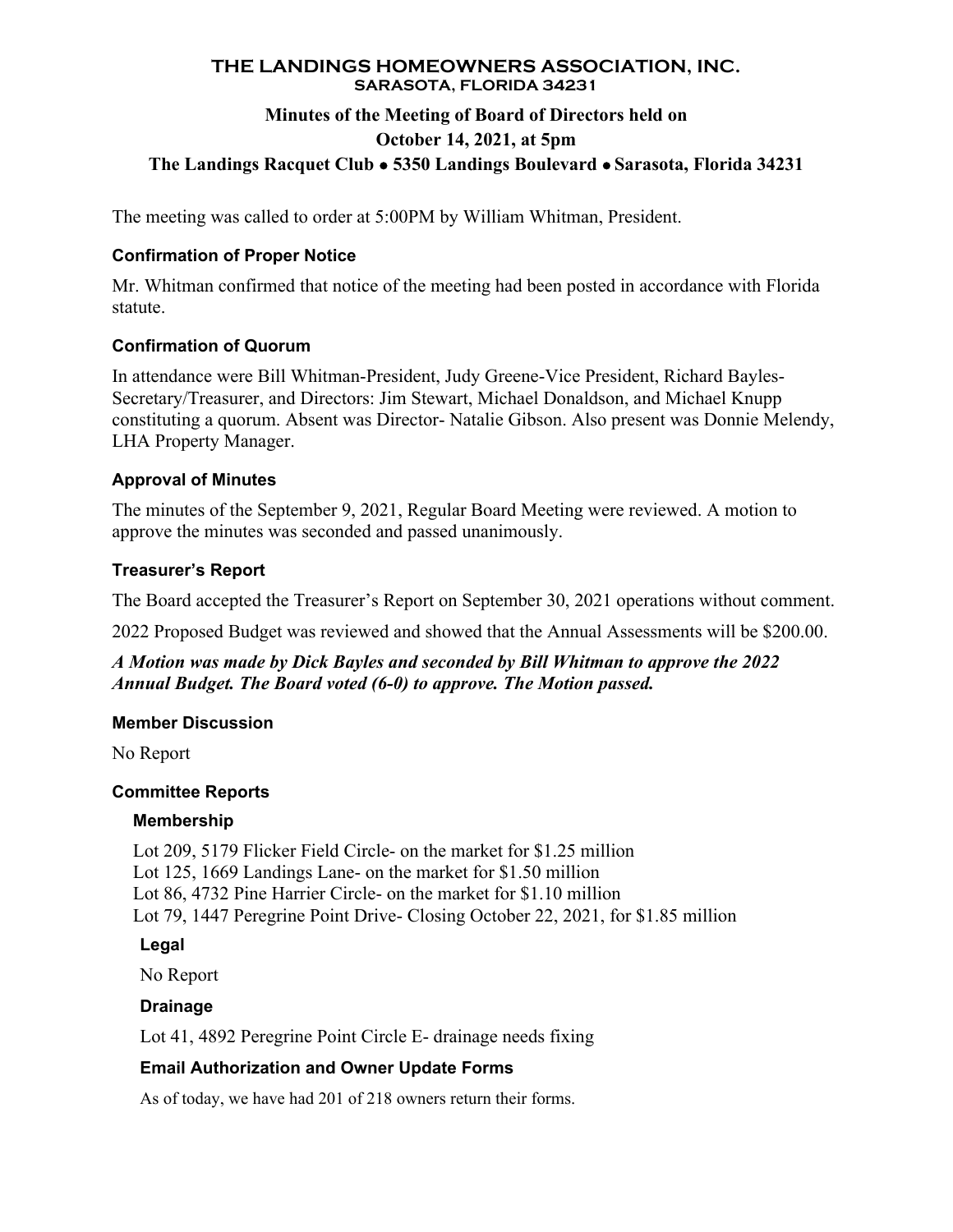#### **Landscaping and Architecture Committee**

*Unless otherwise noted, motion(s) made with respect to approval of each item were passed unanimously.* 

#### **Review of Approval Requests**

- 4864 Peregrine Pt Cir N (lot 51) the current beige house will be painted black and white-SW7005 Pure White (walls) / SW7076 Cyberspace (trim). **The board approved the request.**
- 4808 Peregrine Pt Cir W (Lot 73): New owners plan to purchase swing set for backyard. Appropriate info form "Rules & Regs: were provided. No approval necessary.
- 1475 Pine Harrier Cir (Lot 105): After appearing at our last board meeting and moving the proposed slab for the barbecue to be attached to the house, a request was made for a variance for the new pool cage. In process.
- 5143 Flicker Field (Lot 216): owner has two tall palms in front yard. One has a diminished crown. Both should be removed. Approval to remove will be passed along t the owner. No replacement necessary.
- 1720 Pine Harrier Circle (Lot 33): Neighbor at 1714 PHC (Lot 32) has shrub foliage growing into Lake 1 and past the property line and has been reluctant to remediate. There may be an issue of blockage of view. A Letter to be sent to Lot 32 to remove the foliage in the lake.

4557 Camino Real (lot 65): Camino Real is not within the gates of Landings But still subject to our regulations. We had been advised that this new owner had planned to expand the concrete driveway to the north property line. This does not comply with our regs. In speaking to the owner, they understood the issue and was to have the forms moved in the five feet from the property line. Not witnessed yet.

- 5161 Kestral Park Lane (Lot 212): Owner has an old oak tree in the front yard with a bee colony within the hollow trunk. The tree has been leaning more towards the house recently. The tree is severely unbalanced, and removal is needed. The board approved the request.
- 4665 Pine Harrier Drive (Lot 194): Current fence needs replacement. A new fence will be built around large oak and enclose the backyard. It will end at ta wall by the front of the garage. Vertical shadow box style. The board approved the request.
- 5155 Kestral Park Lane (Lot 197): Exterior house colors will be changed to "SW Neutral Ground" with the trim in "SW Urban Putty". Both light neutrals. Front and garage doors and shutters in "SW Distance", blue/grey. The board approved the request.
- 5166 Kestral Park Terrace (Lot 168): Owner removed Brazilian Pepper and other trees from the Landings Blvd. side of her fence which had grown out to the street. The stumps had been left and cut to the ground at a later date.
- 4852 Peregrine Point Cir N (Lot 54): Owners have very productive mango tree inside yard drawing rodents in fruit season. Requesting permission to remove, the work would be done in February. The board approved the request.